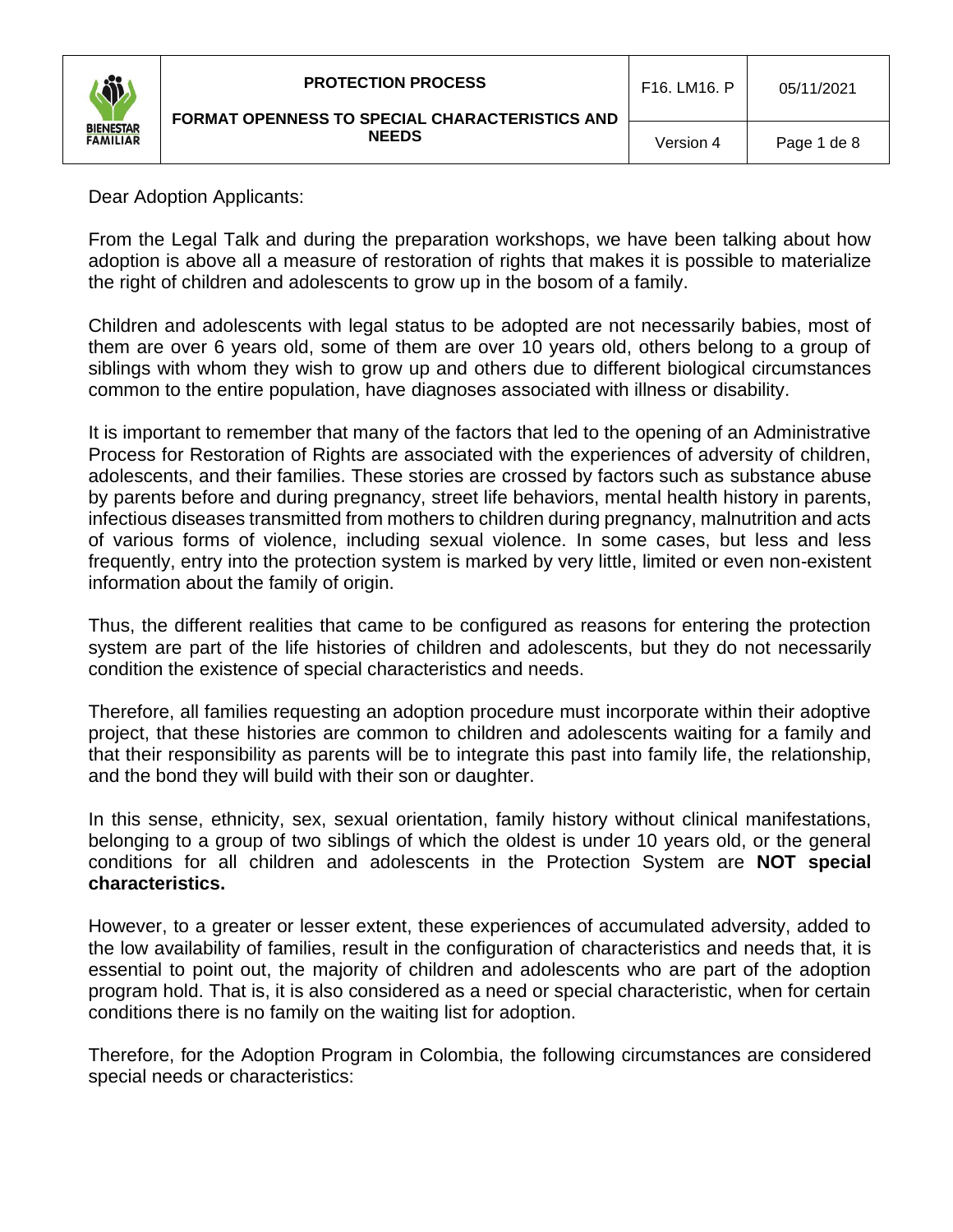- Be ten (10) years of age or older.
- Belong to a group of two siblings, where the oldest of them is ten (10) years or older.
- Belong to a group of three (3) or more siblings.
- Be a child or adolescent with a disability
- Be of any age and have a chronic, serious and permanent illness or condition that requires specialized care from the health system

For this reason, next you will find lists where different characteristics are indicated so that you, as part of your assessment process for suitability and pre-selection, area aware of and analyze which of them you could consider and which you could not. We know that each family or person has different conditions, which will be evaluated by the teams and analyzed by the Adoption Committees, but our intention is to invite you to continue with a process of reflection on the capacities to raise these children and adolescents waiting to be adopted.

This activity is fundamental for you, for us as an entity, but mainly for the children and adolescents who are part of the adoptable population of the country and who have not yet managed to materialize the opportunity to have a family. Therefore, this invitation involves much more than filling out matrixes. Please take your time! Consult with health professionals who can guide you, who can explain some characteristics and thereby demystify some prejudiced notions that sometimes due to lack of knowledge we forge in the face of some diagnoses that are common to the population of children and adolescents who are not or have gone through the protection system or histories of adversity.

Consult, investigate, ask!

In case you consider that you do not have the conditions or openness for the adoption of children and adolescents of special characteristics and needs, in any case, your evaluation process will continue and in case you are granted an eventual suitability by the Adoption Committee you would enter with a pre-selection aimed at children without characteristics or special needs.

The completion of the following sections does not represent the adoption of a specific child and adolescent or the automatic approval by the Adoption Committee, or the endorsement by the Adoptions Sub Directorate. The objective is to encourage the evolution of the adoptive project and that the expectation corresponds to the real conditions of children and adolescents in search of family. Therefore, the content of the following sections will be taken into consideration within the evaluation process.

Now, if the course of your adoptive project and your family and / or personal characteristics, makes you, in short, not feel prepared for any of these two (2) antecedents, which can be part of the history of children and adolescents, please indicate the ones you could accept as referral:

| <b>Contract Administration of the Contract Of the Contract Of the Contract Of the Contract Of the Contract Of the Contract Of the Contract Of the Contract Of the Contract Of the Contract Of the Contract Of the Contract Of th</b> |  |
|--------------------------------------------------------------------------------------------------------------------------------------------------------------------------------------------------------------------------------------|--|
| Mental<br>parents<br>health<br>history                                                                                                                                                                                               |  |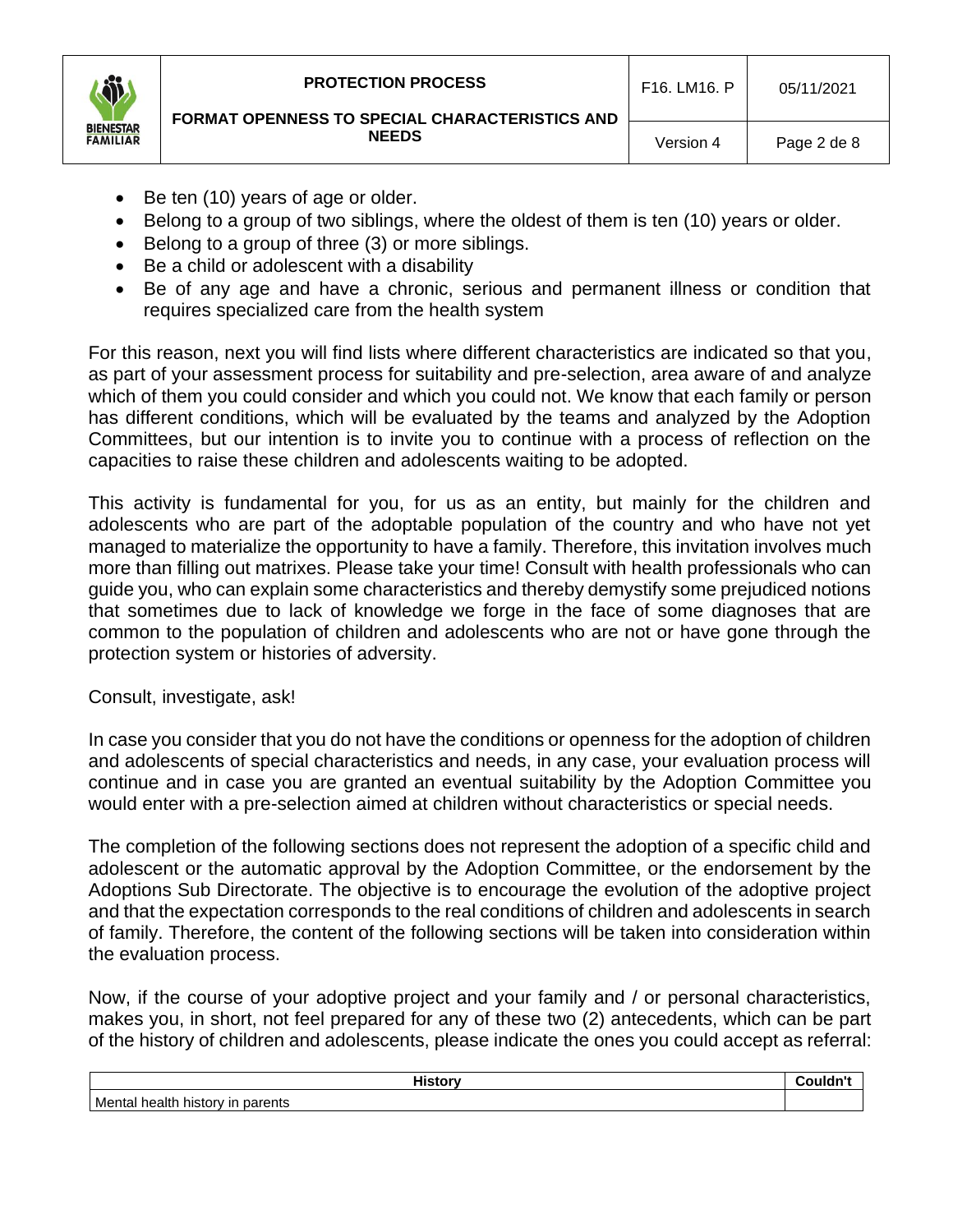

Infectious diseases transmitted from mothers to children during pregnancy (negative after treatment)

Other history mentioned above are NOT subject to consideration.

# **Table I. Special characteristics by age**

In order to promote the achievement of families, please indicate in the columns whether or not you could consider the option of being an adoptive father or mother for children or adolescents with these conditions. In case you have the required openness, you can write down in the comments column the restrictions or information that you consider relevant according to the case.

| <b>Characteristics and Special Needs by Age Presented to</b><br><b>Adoption Committees</b> | <b>You Might</b><br><b>Consider It</b> | Couldn't | <b>Comments</b> |
|--------------------------------------------------------------------------------------------|----------------------------------------|----------|-----------------|
| Children and adolescents, age 10 years, read up to 10 years and<br>11 months               |                                        |          |                 |
| Children and adolescents age11 years, read up to 11 years and<br>11 months                 |                                        |          |                 |
| Adolescents age 12 years, read up to 12 years and 11 months                                |                                        |          |                 |
| Adolescents age 13 years, read up to 13 years and 11 months                                |                                        |          |                 |
| Adolescents age 14 years, read up to 14 years and 11 months                                |                                        |          |                 |
| Teens 15 and older                                                                         |                                        |          |                 |

\_\_\_\_\_\_\_\_\_\_\_\_\_\_\_\_\_\_\_\_\_\_\_\_\_\_\_\_\_\_\_\_\_\_\_\_\_\_\_\_\_\_\_\_\_\_\_\_\_\_\_\_\_\_\_\_\_\_\_\_\_\_\_\_\_\_\_\_\_\_\_\_\_\_\_\_\_\_\_\_\_\_ \_\_\_\_\_\_\_\_\_\_\_\_\_\_\_\_\_\_\_\_\_\_\_\_\_\_\_\_\_\_\_\_\_\_\_\_\_\_\_\_\_\_\_\_\_\_\_\_\_\_\_\_\_\_\_\_\_\_\_\_\_\_\_\_\_\_\_\_\_\_\_\_\_\_\_\_\_\_\_\_\_\_ \_\_\_\_\_\_\_\_\_\_\_\_\_\_\_\_\_\_\_\_\_\_\_\_\_\_\_\_\_\_\_\_\_\_\_\_\_\_\_\_\_\_\_\_\_\_\_\_\_\_\_\_\_\_\_\_\_\_\_\_\_\_\_\_\_\_\_\_\_\_\_\_\_\_\_\_\_\_\_\_\_\_

Additional Comments:

### **Table II Special characteristics by sibling group**

\_\_\_\_\_\_\_\_\_\_\_\_\_\_\_\_\_\_\_\_\_\_\_\_\_\_\_\_\_\_\_\_\_\_\_\_\_\_\_\_\_\_\_\_\_\_\_\_\_\_\_\_\_\_\_\_\_\_

In order to promote the achievement of families for these children and adolescents, please indicate in the columns whether or not you could consider the option of being an adoptive parent with these conditions. In case you have the required openness, you can write down in the comments' column the restrictions or information that you consider pertinent according to the case.

| <b>Characteristics and Special Needs by Sibling Group</b><br><b>Presented to adoption Committees</b> | You Might<br><b>Consider It</b> | Couldn't | <b>Comments</b> |
|------------------------------------------------------------------------------------------------------|---------------------------------|----------|-----------------|
| Group of three siblings where the oldest is 6 years old, read<br>up to 6 years and 11 months.        |                                 |          |                 |
| Group of three siblings where the oldest is 7 years old, read<br>up to 7 years and 11 months.        |                                 |          |                 |
| Group of three siblings where the oldest is 8 years old, read<br>up to 8 years and 11 months.        |                                 |          |                 |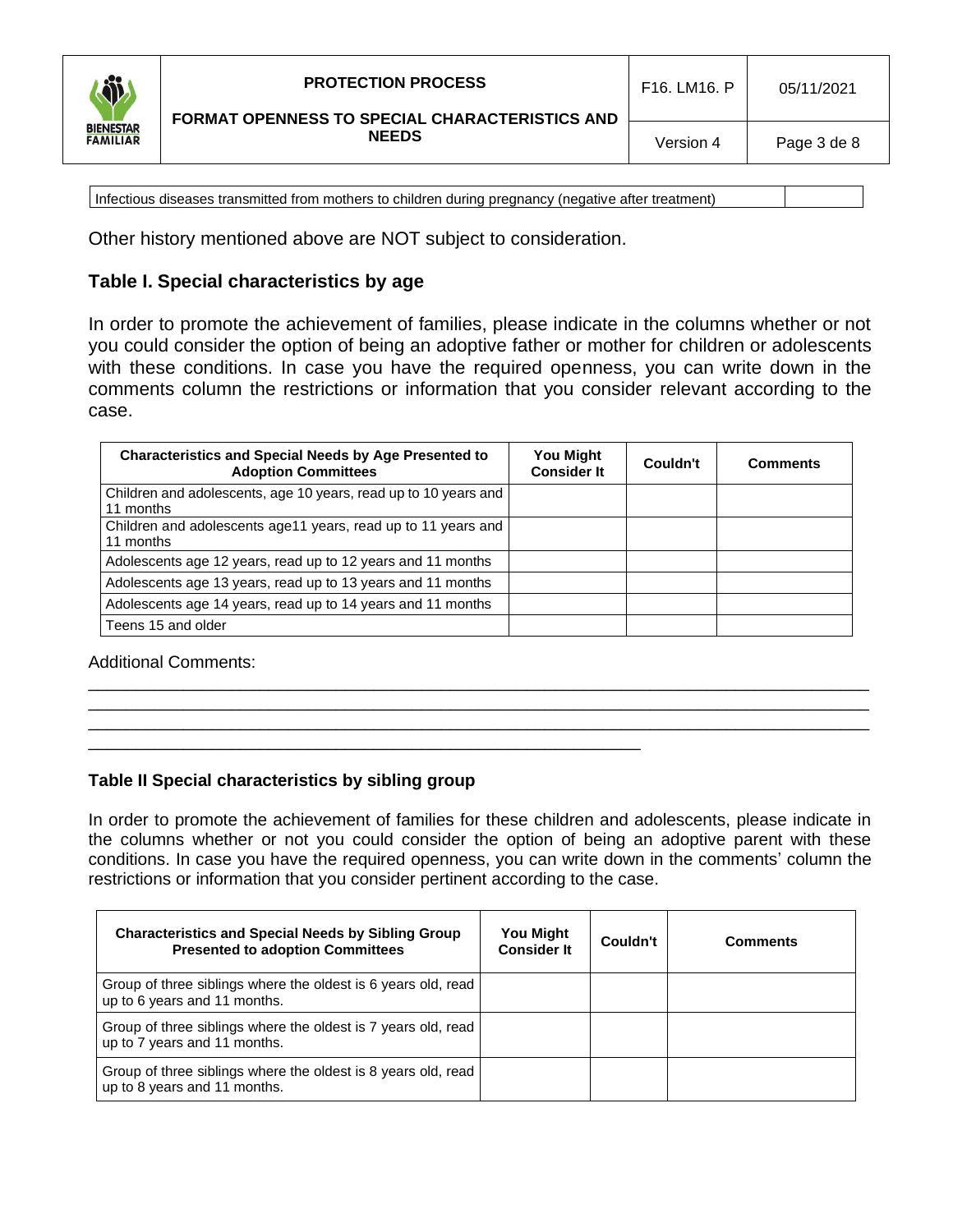

### **PROTECTION PROCESS**

### **FORMAT OPENNESS TO SPECIAL CHARACTERISTICS AND NEEDS**

Version 4 | Page 4 de 8

| Group of three siblings where the oldest is 9 years old, read<br>up to 9 years and 11 months.   |  |
|-------------------------------------------------------------------------------------------------|--|
| Group of three siblings where the oldest is 10 years old, read<br>up to 10 years and 11 months. |  |
| Group of three siblings where the oldest is over 10 years old                                   |  |
| Group of two siblings where the oldest is 10 years old, read<br>up to 10 years and 11 months    |  |
| Group of two siblings where the oldest is 11 years old, read<br>up to 11 years and 11 months    |  |
| Group of two siblings where the oldest is 12 years old, read<br>up to 12 years and 11 months    |  |
| Group of two siblings where the eldest is over 12 years old                                     |  |
| Groups of four or more siblings                                                                 |  |

In case you wish to adopt a group of more than 4 siblings, please note the additional characteristics below:

\_\_\_\_\_\_\_\_\_\_\_\_\_\_\_\_\_\_\_\_\_\_\_\_\_\_\_\_\_\_\_\_\_\_\_\_\_\_\_\_\_\_\_\_\_\_\_\_\_\_\_\_\_\_\_\_\_\_\_\_\_\_\_\_\_\_\_\_\_\_\_\_\_\_\_\_ \_\_\_\_\_\_\_\_\_\_\_\_\_\_\_\_\_\_\_\_\_\_\_\_\_\_\_\_\_\_\_\_\_\_\_\_\_\_\_\_\_\_\_\_\_\_\_\_\_\_\_\_\_\_\_\_\_\_\_\_\_\_\_\_\_\_\_\_\_\_\_\_\_\_\_\_

\_\_\_\_\_\_\_\_\_\_\_\_\_\_\_\_\_\_\_\_\_\_\_\_\_\_\_\_\_\_\_\_\_\_\_\_\_\_\_\_\_\_\_\_\_\_\_\_\_\_\_\_\_\_\_\_\_\_\_\_\_\_\_\_\_\_\_\_\_\_\_\_\_\_\_\_ \_\_\_\_\_\_\_\_\_\_\_\_\_\_\_\_\_\_\_\_\_\_\_\_\_\_\_\_\_\_\_\_\_\_\_\_\_\_\_\_\_\_\_\_\_\_\_\_\_\_\_\_\_\_\_\_\_\_\_\_\_\_\_\_\_\_\_\_\_\_\_\_\_\_\_\_

\_\_\_\_\_\_\_\_\_\_\_\_\_\_\_\_\_\_\_\_\_\_\_\_\_\_\_\_\_\_\_\_\_\_\_\_\_\_\_\_\_\_\_\_\_\_\_\_\_\_\_\_\_\_\_\_\_\_

\_\_\_\_\_\_\_\_\_\_\_\_\_\_\_\_\_\_\_\_\_\_\_\_\_\_\_\_\_\_\_\_\_\_\_\_\_\_\_\_\_\_\_\_\_\_\_\_\_\_\_\_\_\_\_\_\_\_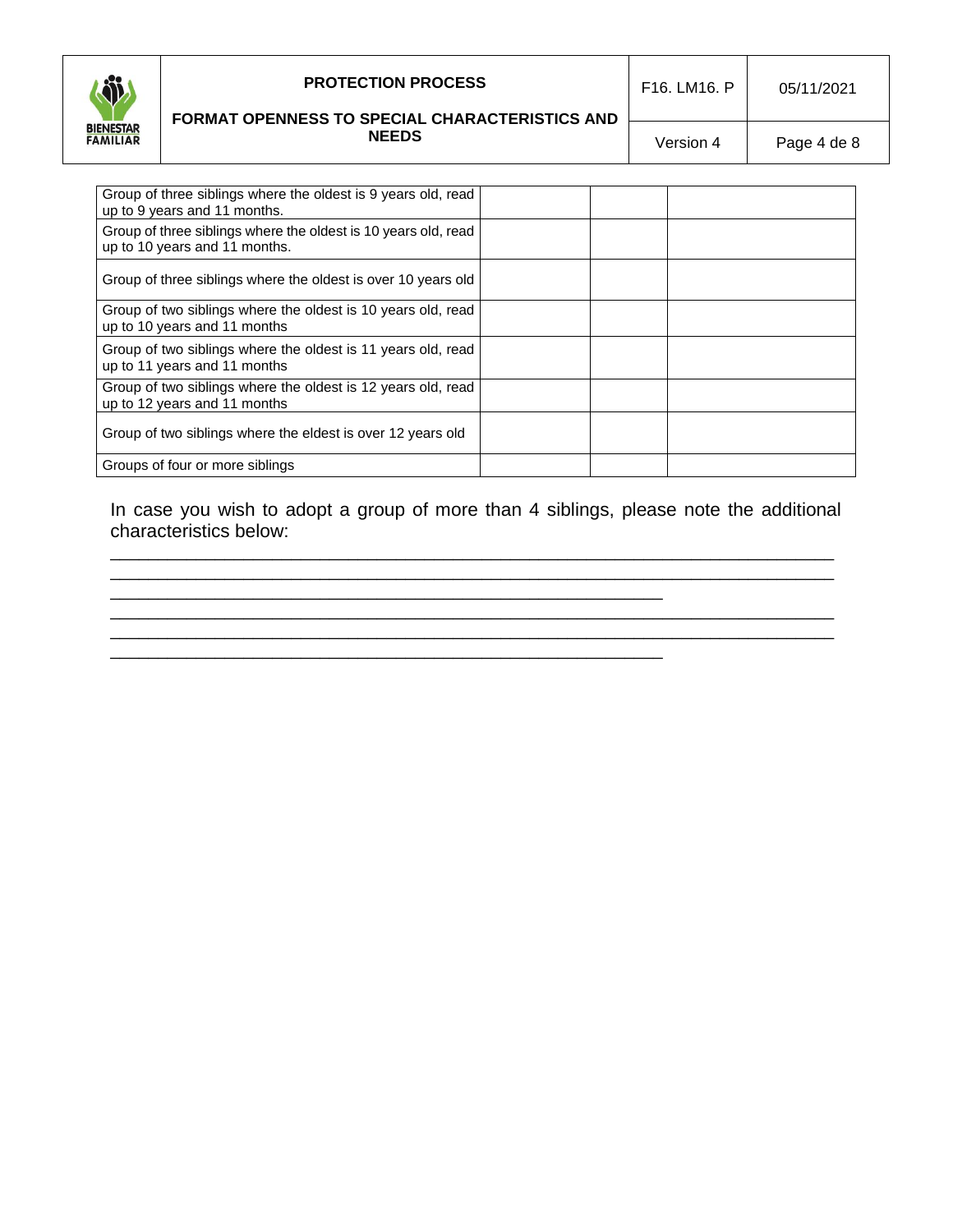

## **Table III Special characteristics by health conditions**

In order to promote the achievement of families for these children and adolescents, please indicate in the columns whether or not you could consider the option of being an adoptive parent with these conditions. In case you have the required openness, you can write down in the comments column the restrictions or information that you consider relevant according to the case.

It is important to clarify that the pathologies that you write down in order to be classified as "special characteristics and needs" are those that denote a definition by the health system as **chronic, permanent, serious and that demand more than specialized care from the health system,** such as: constant interventions, medications, therapies or additional aids that other children do not usually need or only require it from time to time.

| Characteristics and special health needs of<br>children and adolescents presented to adoption<br>committees (pathologies) | You might<br>consider it | Couldn't | <b>Comments</b><br>Indicate your observations and if<br>you can the name of the pathology |
|---------------------------------------------------------------------------------------------------------------------------|--------------------------|----------|-------------------------------------------------------------------------------------------|
| ONCOLOGICAL PATHOLOGIES                                                                                                   |                          |          |                                                                                           |
| DISEASES OF THE CIRCULATORY SYSTEM -<br><b>HEART DISEASE</b>                                                              |                          |          |                                                                                           |
| ENDOCRINE, NUTRITIONAL AND METABOLIC<br><b>DISEASES</b>                                                                   |                          |          |                                                                                           |
| CONGENITAL MALFORMATIONS, DEFORMITIES<br>AND CHROMOSOMAL ABNORMALITIES                                                    |                          |          |                                                                                           |
| DISEASES OF THE RESPIRATORY SYSTEM                                                                                        |                          |          |                                                                                           |
| <b>INFECTIOUS AND PARASITIC DISEASES</b>                                                                                  |                          |          |                                                                                           |
| <b>ORPHAN DISEASES*</b>                                                                                                   |                          |          |                                                                                           |
| <b>RARE DISEASES*</b>                                                                                                     |                          |          |                                                                                           |
|                                                                                                                           |                          |          |                                                                                           |
|                                                                                                                           |                          |          |                                                                                           |
|                                                                                                                           |                          |          |                                                                                           |
|                                                                                                                           |                          |          |                                                                                           |
|                                                                                                                           |                          |          |                                                                                           |
|                                                                                                                           |                          |          |                                                                                           |
|                                                                                                                           |                          |          |                                                                                           |

## **HEALTH CONDITIONS**

### **You can add rows in the box.**

# **<sup>3</sup>NEURODEVELOPMENTAL DISORDERS**

It is recommended to consult resolution 5265 / 2018 of the Ministry of Health and Social Protection, which updates the list of orphan diseases and dictates other provisions.

<sup>&</sup>lt;sup>3</sup> The classifications hereinafter indicated are based on the DSM V Diagnostic and Statistical Manual of Mental Disorders DSM-V, revised version, but according to Colombian regulations and the Ministry of Health and Social Protection the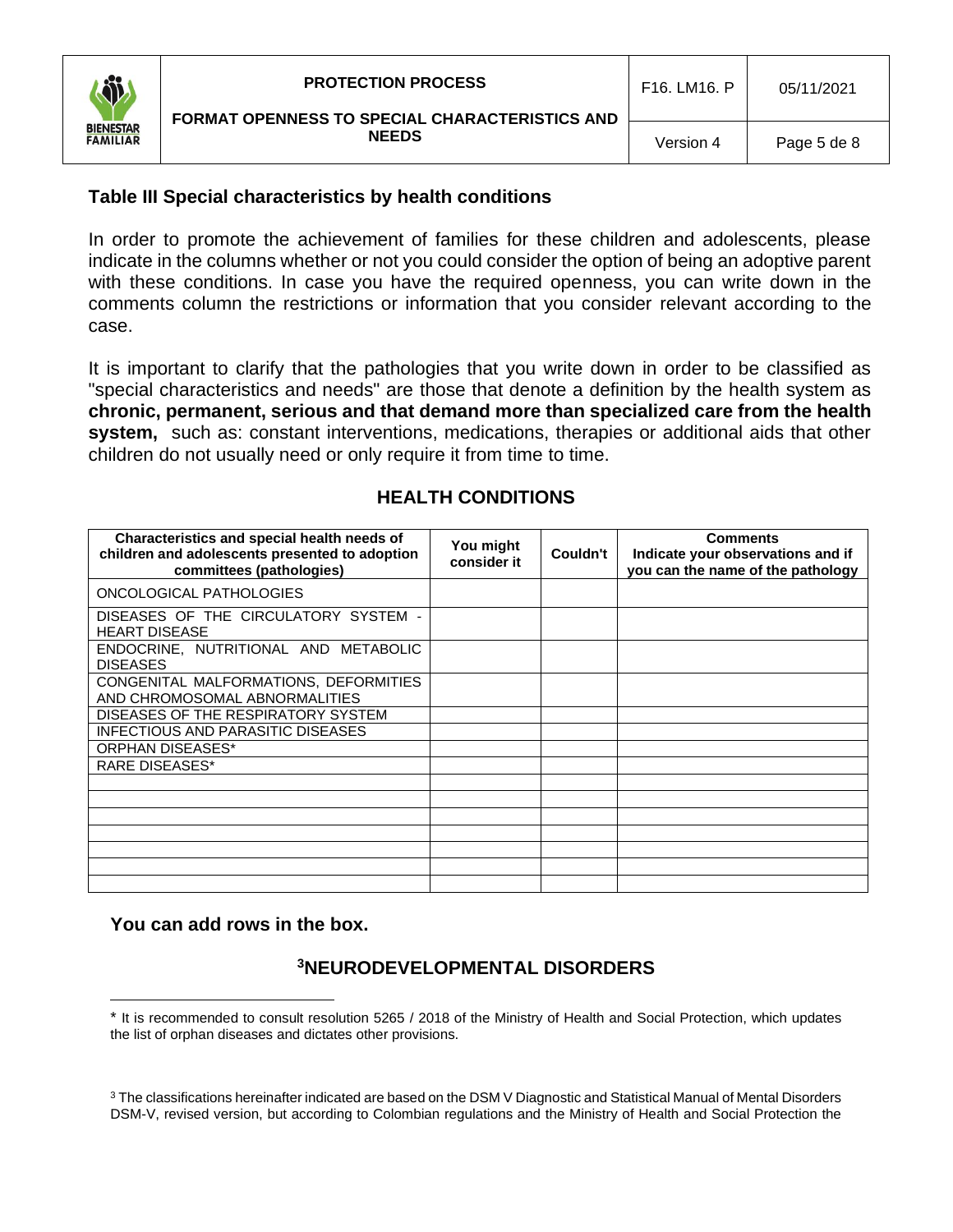

#### **FORMAT OPENNESS TO SPECIAL CHARACTERISTICS AND NEEDS**

Version 4 | Page 6 de 8

|              | Characteristics and special health needs of<br>children and adolescents presented to<br>adoption committees (pathologies) | <b>Mild</b> | <b>Moderate</b> | Grave | Couldn't | <b>Comments</b> |
|--------------|---------------------------------------------------------------------------------------------------------------------------|-------------|-----------------|-------|----------|-----------------|
| Disabilities | Disability<br>Intellectual<br>(Intellectual)<br>Developmental Disorder)                                                   |             |                 |       |          |                 |
|              | Overall developmental delay                                                                                               |             |                 |       |          |                 |
| Intellectual | Unspecified<br>Intellectual<br><b>Disability</b><br>(Intellectual Developmental Disorder)                                 |             |                 |       |          |                 |

| unicatior<br>orders | Characteristics and special health needs of<br>children and adolescents presented to adoption<br>committees (pathologies) | You might<br>consider it | <b>Couldn't</b> | <b>Comments</b> |
|---------------------|---------------------------------------------------------------------------------------------------------------------------|--------------------------|-----------------|-----------------|
|                     | Language disorder                                                                                                         |                          |                 |                 |
| ŏ                   | Phonological Disorder                                                                                                     |                          |                 |                 |
| 들음                  | Childhood-onset fluency disorder (stuttering)                                                                             |                          |                 |                 |
| ន្តិ                | Social communication disorder (pragmatic)                                                                                 |                          |                 |                 |
|                     | Unspecified communication disorder                                                                                        |                          |                 |                 |

| w<br>Motor<br>Disorder | Characteristics and special health needs of<br>children and adolescents presented to adoption<br>committees (pathologies) | You might<br>consider it | Couldn't | <b>Comments</b> |
|------------------------|---------------------------------------------------------------------------------------------------------------------------|--------------------------|----------|-----------------|
|                        | Developmental Coordination Disorder                                                                                       |                          |          |                 |
|                        | Stereotyped Movement Disorder                                                                                             |                          |          |                 |
|                        | Tic Disorder                                                                                                              |                          |          |                 |

| Characteristics and special health needs of children<br>and adolescents presented to adoption committees<br>(pathologies) | You might<br>consider it | Couldn't | <b>Comments</b> |
|---------------------------------------------------------------------------------------------------------------------------|--------------------------|----------|-----------------|
| Autism spectrum disorder                                                                                                  |                          |          |                 |
| Attention Deficit Hyperactivity Disorder                                                                                  |                          |          |                 |
| Specific Learning Disorder                                                                                                |                          |          |                 |
| Other specified neurodevelopmental disorder                                                                               |                          |          |                 |
| Unspecified neurodevelopmental disorder                                                                                   |                          |          |                 |

# **OTHER MENTAL DISORDERS - OTHER PROBLEMS THAT MAY BE THE SUBJECT OF CLINICAL CARE**

| Characteristics and special health needs of<br>children and adolescents presented to adoption<br>committees (pathologies) | You might<br>consider it | Couldn't | <b>Comments</b> |
|---------------------------------------------------------------------------------------------------------------------------|--------------------------|----------|-----------------|
|---------------------------------------------------------------------------------------------------------------------------|--------------------------|----------|-----------------|

Diagnostic Classification will be made based on the provisions of the International Statistical Classification of Diseases and Problems Related to Health ICD-10 of the WCO (Resolutions 3374 of 2000 as amended by 1531 of 2014) The identification codes used in the DSM V, are found in some with their respective equivalences in the ICD-10.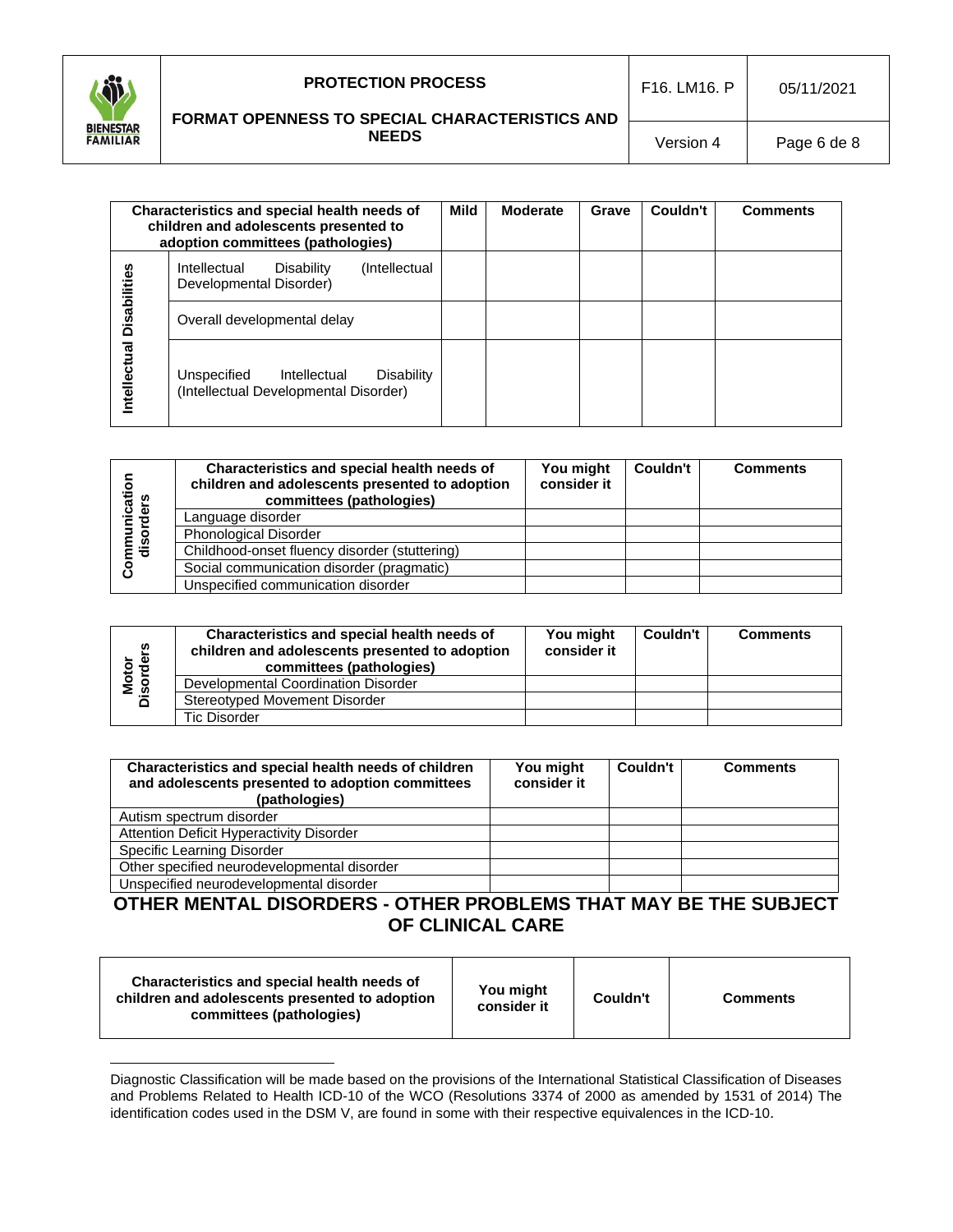

### **PROTECTION PROCESS**

#### **FORMAT OPENNESS TO SPECIAL CHARACTERISTICS AND NEEDS**

Version 4 | Page 7 de 8

| Schizophrenia spectrum and other psychotic disorders |  |  |
|------------------------------------------------------|--|--|
| Bipolar disorder and related disorders               |  |  |
| <b>Depressive Disorders</b>                          |  |  |
| Anxiety disorders                                    |  |  |
| Trauma-related disorders and stressors               |  |  |
| Eating and feeding disorders                         |  |  |
| <b>Excretion disorders</b>                           |  |  |
| Destructive impulse control disorders                |  |  |
| and conduct                                          |  |  |
| Child sexual abuse                                   |  |  |
| Limit intellectual functioning                       |  |  |

Other pathologies, diseases, syndromes or unrelated disorders in the pictures that we consider (or), we could get to attend:

\_\_\_\_\_\_\_\_\_\_\_\_\_\_\_\_\_\_\_\_\_\_\_\_\_\_\_\_\_\_\_\_\_\_\_\_\_\_\_\_\_\_\_\_\_\_\_\_\_\_\_\_\_\_\_\_\_\_\_\_\_\_\_\_\_\_\_\_\_\_\_\_\_\_\_ \_\_\_\_\_\_\_\_\_\_\_\_\_\_\_\_\_\_\_\_\_\_\_\_\_\_\_\_\_\_\_\_\_\_\_\_\_\_\_\_\_\_\_\_\_\_\_\_\_\_\_\_\_\_\_\_\_\_\_\_\_\_\_\_\_\_\_\_\_\_\_\_\_\_\_ \_\_\_\_\_\_\_\_\_\_\_\_\_\_\_\_\_\_\_\_\_\_\_\_\_\_\_\_\_\_\_\_\_\_\_\_\_\_\_\_\_\_\_\_\_\_\_\_\_\_\_\_\_\_\_\_\_\_\_\_\_\_\_\_\_\_\_\_\_\_\_\_\_\_\_ \_\_\_\_\_\_\_\_\_\_\_\_\_\_\_\_\_\_\_\_\_\_\_\_\_\_\_\_\_\_\_\_\_\_\_\_\_\_\_\_\_\_\_\_\_\_\_\_\_\_\_\_\_\_\_\_\_\_\_\_\_\_\_\_\_\_\_\_\_\_\_\_\_\_\_ \_\_\_\_\_\_\_\_\_\_\_\_\_\_\_\_\_\_\_\_\_\_\_\_\_\_\_\_\_\_\_\_\_\_\_\_\_\_\_\_\_\_\_\_\_\_\_\_\_\_\_\_\_\_\_\_\_\_\_\_\_\_\_\_\_\_\_\_\_\_\_\_\_\_\_

## **CHARACTERISTICS AND SPECIAL NEEDS DUE TO DISABILITY<sup>4</sup>**

In order to promote the achievement of families for these children and adolescents, please indicate in the columns whether or not you could consider the option of being an adoptive parent with these conditions. In case you have the required openness, you can write down in the comments' column the restrictions or information that you consider relevant according to the case:

| Characteristics and special disability needs of children and<br>adolescents presented to adoption committees                                                                                                                                                                      | You might<br>consider it | Couldn't | <b>Comments</b> |
|-----------------------------------------------------------------------------------------------------------------------------------------------------------------------------------------------------------------------------------------------------------------------------------|--------------------------|----------|-----------------|
| <b>Physical Disability</b> (permanently presents functional body deficiencies<br>at the musculoskeletal, neurological, integumentary level of congenital<br>or acquired origin, loss or absence of any of the body parts or disorders<br>of body movement)                        |                          |          |                 |
| <b>Hearing impairment</b> (functional impairments related to the perception<br>of sounds, their location, pitch, volume or quality. As a consequence, it<br>presents different degrees of difficulty in the production or reception of<br>verbal messages and oral communication) |                          |          |                 |
| Visual impairment (impairment of light perception, shape, size, color.<br>Blind people and people with low vision are included)                                                                                                                                                   |                          |          |                 |

<sup>4</sup> See resolution 0113 of January 31, 2020, of the Ministry of Health and the Social Protection, by which provisions are issued in relation to the certification of disability and registration of location and Characterization of people with disabilities.